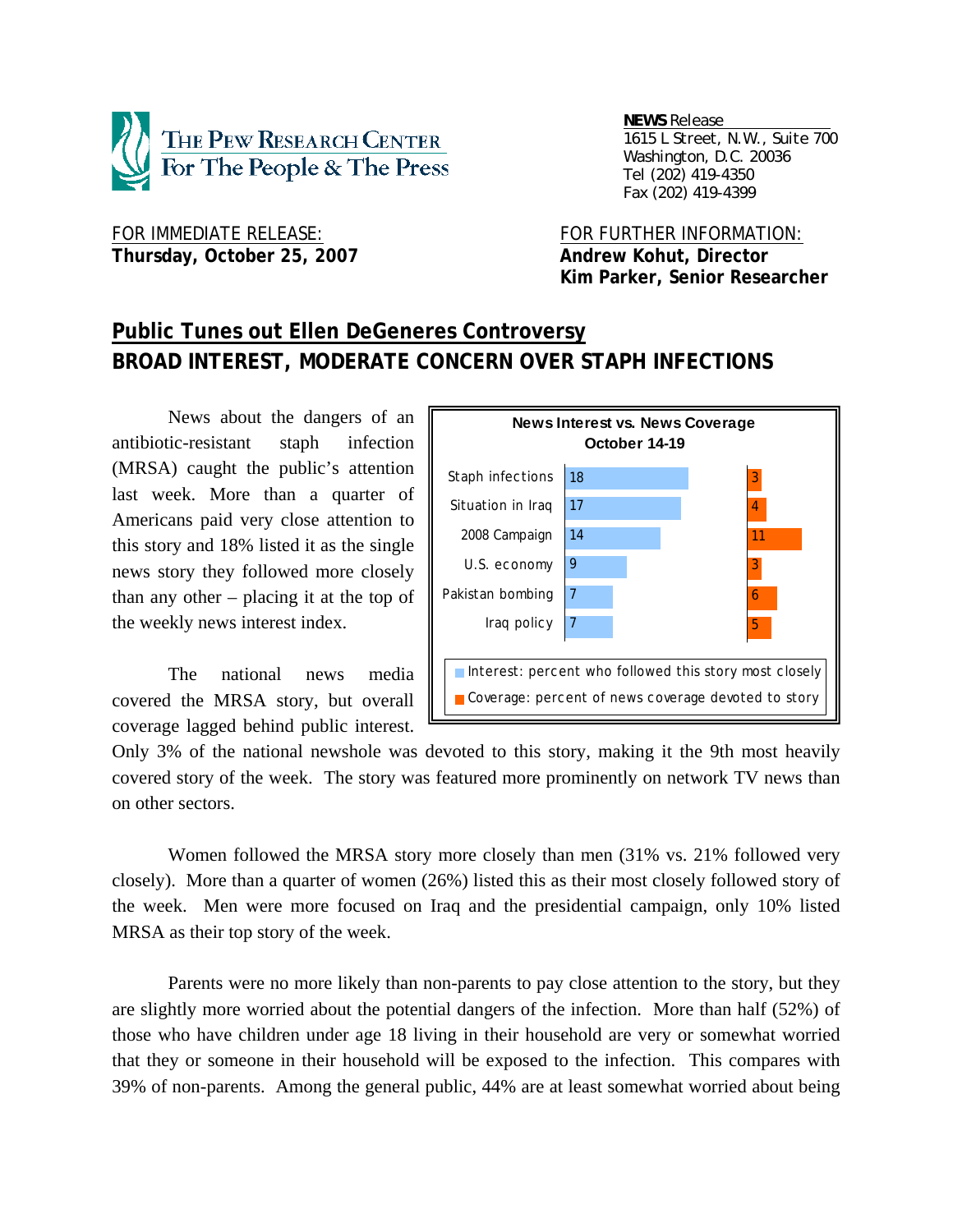exposed to the infection. This is higher than the percentage who were worried about being exposed to SARS in the spring of 2003 (35% were very or somewhat worried).

 These findings are based on the most recent installment of the weekly *News Interest Index*, an ongoing project of the Pew Research Center for the People & the Press. The index, building on the Center's longstanding research into public attentiveness to major news stories, examines news interest as it relates to the news media's agenda. The weekly survey is conducted in conjunction with The Project for Excellence in Journalism's *News Coverage Index*, which monitors the news reported by major newspaper, television, radio and online news outlets on an ongoing basis. In the most recent week, data relating to news coverage was collected from October 14-19 and survey data measuring public interest in the top news stories of the week was collected October 19-22 from a nationally representative sample of 1,010 adults.

#### **Iraq Interest Remains High**

 In other news last week, the public continued to pay close attention to the Iraq war in spite of limited press coverage. Nearly three-in-ten Americans (28%) followed news about the war very closely and 17% listed this as their most closely followed story of the week. One-in-five (21%) paid very close attention to the Iraq policy debate, 7% listed this as their most closely followed story.

Interest in the presidential campaign was up last week from a low point the previous week. Nearly a quarter of the public (23%) followed campaign news very



closely (up from 13% a week earlier) and 14% listed the campaign as their most closely followed story. The campaign was the most heavily covered news story last week, 11% of the overall newshole was devoted to campaign news.

The economy was a major news story last week, fueled in large part by the slowdown in the housing market. The national media devoted 3% of its coverage to economic news making it the 6<sup>th</sup> most heavily covered story of the week. One-in-four Americans paid very close attention to reports about the U.S. economy and 9% listed this as their most closely followed story.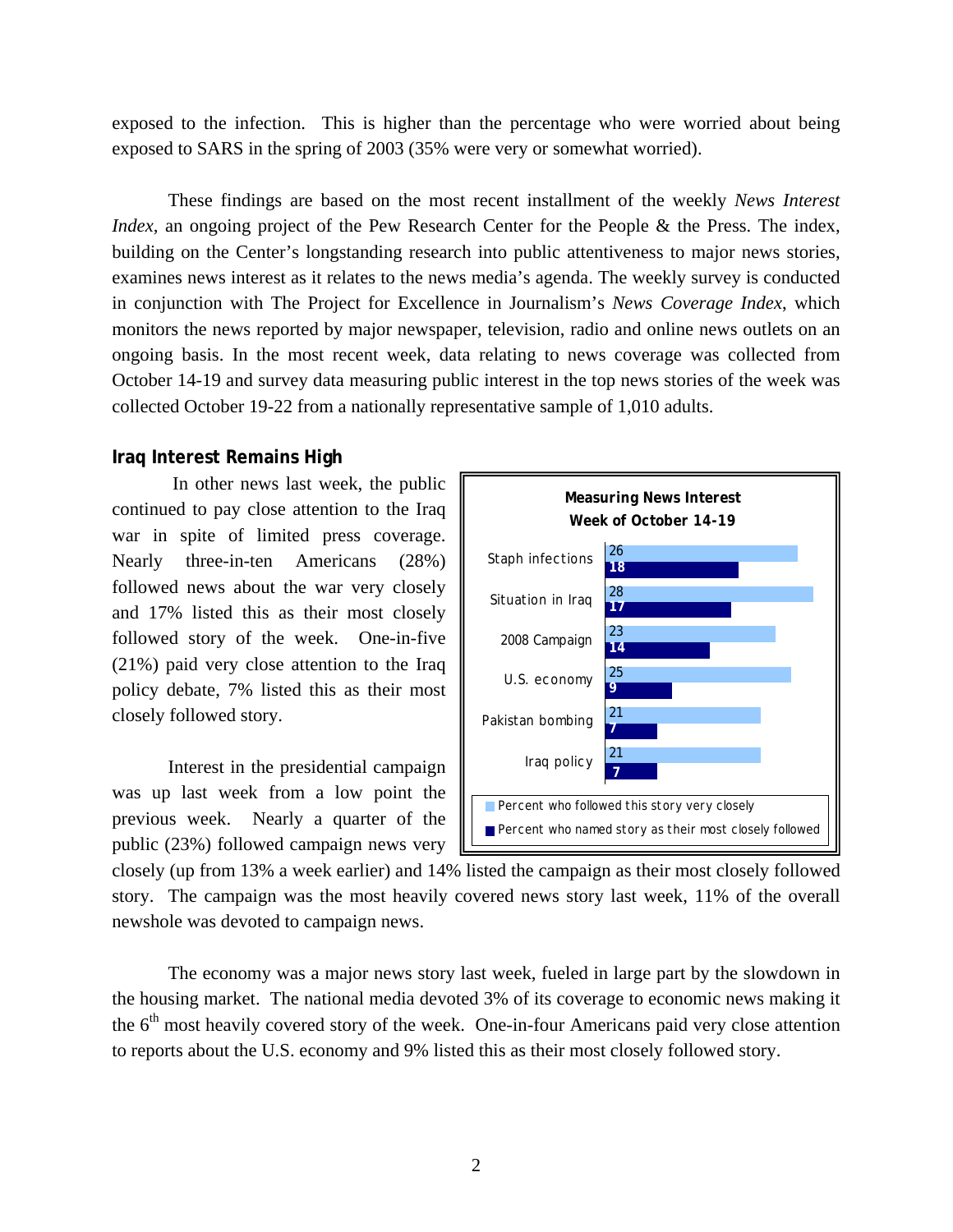The deadly bombing in Pakistan attracted the very close attention of 21% of the public. The media focused heavily on this incident. Fully 6% of the national newshole for the week was devoted to this story which didn't break until late Thursday.

#### **Little Interest in Ellen Controversy**

 Talk show host Ellen DeGeneres's controversial pet adoption and subsequent meltdown on national television generated a fair amount of news coverage last week. Overall the public expressed relatively little interest in this story. Only 5% paid very close attention and another 13% paid fairly close attention. Fully 59% said they were not following the story at all.

 Most of the public says the DeGeneres story was over-covered by the media: 58% say it received too much coverage, 20% say it got the right amount of coverage and 8% say it go too little coverage. Even those who were

| Ellen's Dog Fight                                                                                                          |                                            |  |  |  |
|----------------------------------------------------------------------------------------------------------------------------|--------------------------------------------|--|--|--|
| <b>Followed DeGeneres dispute</b><br>Very closely<br>Fairly closely<br>Not too closely<br>Not at all closely<br>Don't know | %<br>5<br>13<br>23<br>59<br>$\star$<br>100 |  |  |  |
| Media coverage of the story:<br>Too much<br>Too little<br>Right amount<br>Don't know                                       | 58<br>8<br>20<br>14                        |  |  |  |

paying fairly close attention to the story overwhelmingly said it was overblown.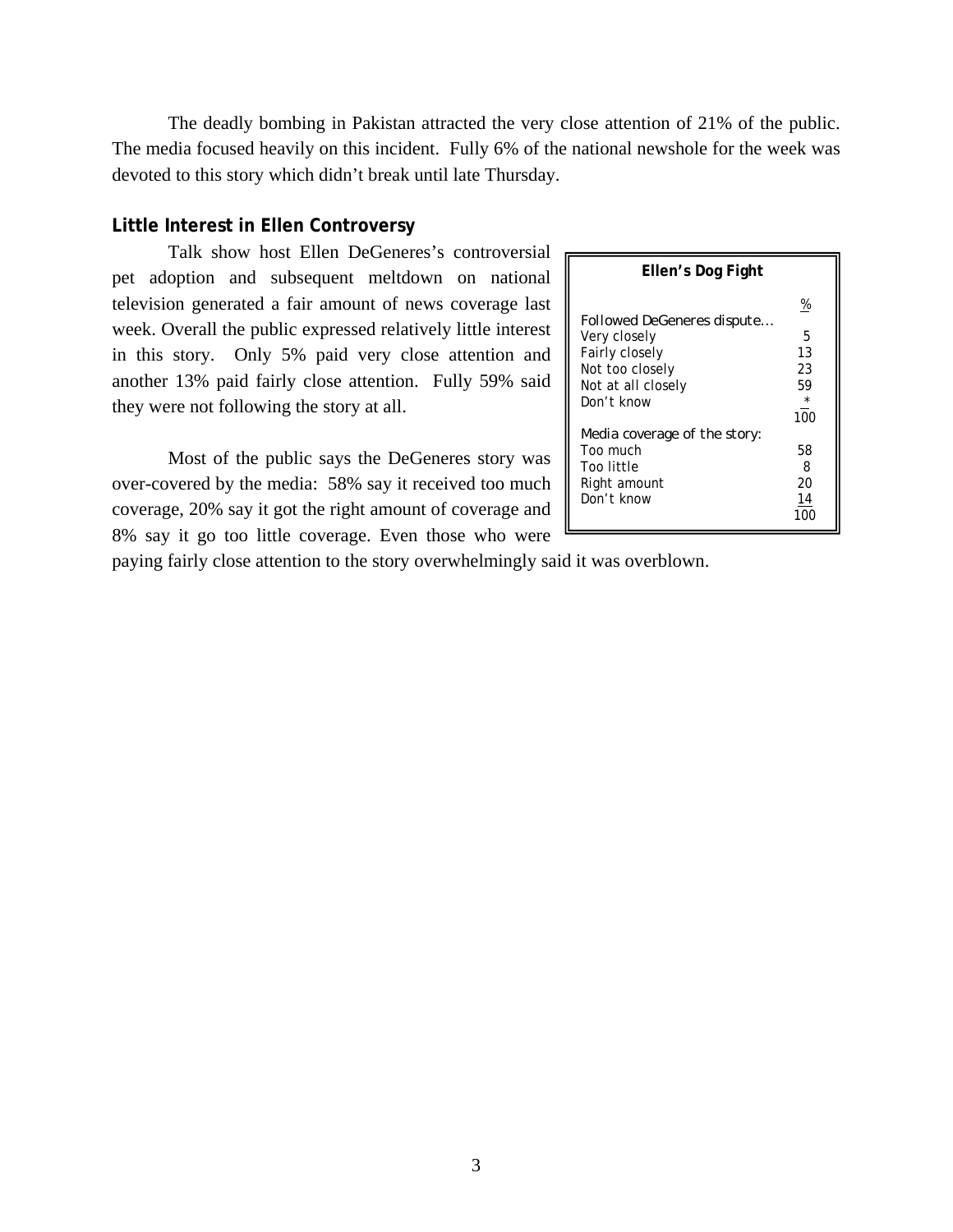# **About the News Interest Index**

The *News Interest Index* is a weekly survey conducted by the Pew Research Center for the People & the Press aimed at gauging the public's interest in and reaction to major news events.

This project has been undertaken in conjunction with the Project for Excellence in Journalism's *News Coverage Index*, an ongoing content analysis of the news. The News Coverage Index catalogues the news from top news organizations across five major sectors of the media: newspapers, network television, cable television, radio and the internet. Each week (from Sunday through Friday) PEJ will compile this data to identify the top stories for the week. The News Interest Index survey will collect data from Friday through Monday to gauge public interest in the most covered stories of the week.

Results for the weekly surveys are based on telephone interviews among a nationwide sample of approximately 1,000 adults, 18 years of age or older, conducted under the direction of ORC (Opinion Research Corporation). For results based on the total sample, one can say with 95% confidence that the error attributable to sampling is plus or minus 3.5 percentage points.

In addition to sampling error, one should bear in mind that question wording and practical difficulties in conducting surveys can introduce error or bias into the findings of opinion polls, and that results based on subgroups will have larger margins of error.

For more information about the Project for Excellence in Journalism's News Coverage Index, go to www.journalism.org.

#### **About the Pew Research Center for the People & the Press**

The Pew Research Center for the People & the Press is an independent opinion research group that studies attitudes toward the press, politics and public policy issues. We are sponsored by The Pew Charitable Trusts and are one of six projects that make up the Pew Research Center, a nonpartisan "fact tank" that provides information on the issues, attitudes and trends shaping America and the world.

The Center's purpose is to serve as a forum for ideas on the media and public policy through public opinion research. In this role it serves as an important information resource for political leaders, journalists, scholars, and public interest organizations. All of our current survey results are made available free of charge.

All of the Center's research and reports are collaborative products based on the input and analysis of the entire Center staff consisting of:

 Andrew Kohut, Director Scott Keeter, Director of Survey Research Carroll Doherty and Michael Dimock, Associate Directors Carolyn Funk, Richard Wike and Kim Parker, Senior Researchers April Clark, Juliana Menasce Horowitz, Robert Suls, Shawn Neidorf and Allison Pond, Research Associates James Albrittain, Executive Assistant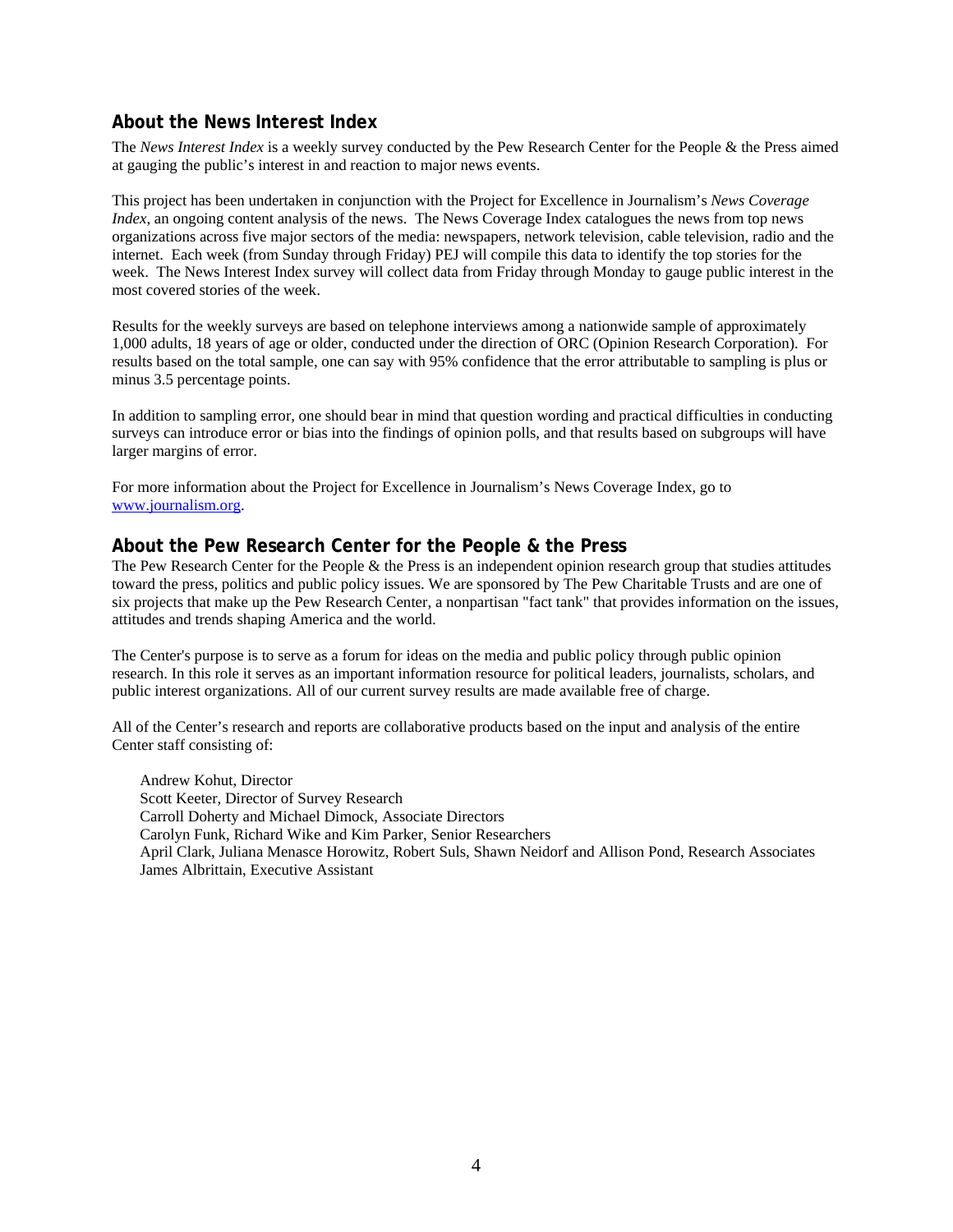#### **PEW RESEARCH CENTER FOR THE PEOPLE & THE PRESS OCTOBER 19-22, 2007 NEWS INTEREST INDEX OMNIBUS SURVEY FINAL TOPLINE N=1,010**

Q.1 As I read a list of some stories covered by news organizations this past week, tell me if you happened to follow each news story very closely, fairly closely, not too closely, or not at all closely. First, **[INSERT ITEM; RANDOMIZE ITEMS] [IF NECESSARY** "Did you follow **[ITEM]** very closely, fairly closely, not too closely or not at all closely?"**]**

|    |                                                | Very    | Fairly  | Not too | Not at all     | DK/       |
|----|------------------------------------------------|---------|---------|---------|----------------|-----------|
|    |                                                | Closely | Closely | Closely | Closely        | Refused   |
| a. | News about the current situation and events in |         |         |         |                |           |
|    | Iraq                                           | 28      | 37      | 20      | 15             | $* = 100$ |
|    | October 12-15, 2007                            | 26      | 36      | 18      | 19             | $1 = 100$ |
|    | October 5-8, 2007                              | 29      | 33      | 22      | 16             | $* = 100$ |
|    | September 28 – October 1, 2007                 | 30      | 41      | 18      | 11             | $* = 100$ |
|    | September 21-24, 2007                          | 32      | 38      | 17      | 13             | $* = 100$ |
|    | September 14-17, 2007                          | 31      | 36      | 18      | 15             | $0=100$   |
|    | September 7-10, 2007                           | 32      | 34      | 20      | 14             | $* = 100$ |
|    | <b>August 30 – September 2, 2007</b>           | 31      | 34      | 18      | 16             | $1 = 100$ |
|    | August 24-27, 2007                             | 34      | 36      | 18      | 12             | $* = 100$ |
|    | <b>August 17-20, 2007</b>                      | 33      | 34      | 18      | 15             | $* = 100$ |
|    | <b>August 10-13, 2007</b>                      | 36      | 37      | 14      | 13             | $* = 100$ |
|    | <b>August 3-6, 2007</b>                        | 29      | 40      | 19      | 12             | $* = 100$ |
|    | July 27-30, 2007                               | 28      | 36      | 19      | 16             | $1 = 100$ |
|    | July 20-23, 2007                               | 28      | 34      | 21      | 16             | $1 = 100$ |
|    | July 13-16, 2007                               | 25      | 41      | 17      | 16             | $1 = 100$ |
|    | July 6-9, 2007                                 | 36      | 34      | 18      | 12             | $* = 100$ |
|    | June 29-July 2, 2007                           | 32      | 35      | 19      | 13             | $1 = 100$ |
|    | June 22-25, 2007                               | 30      | 36      | 18      | 15             | $1 = 100$ |
|    | June 15-18, 2007                               | 30      | 37      | 20      | 13             | $* = 100$ |
|    | June 8-11, 2007                                | 32      | 38      | 15      | 14             | $1 = 100$ |
|    | June 1-4, 2007                                 | 30      | 36      | 20      | 13             | $1 = 100$ |
|    | May 24-27, 2007                                | 33      | 36      | 18      | 12             | $1 = 100$ |
|    | May 18-21, 2007                                | 36      | 34      | 15      | 14             | $1 = 100$ |
|    | May 11-14, 2007                                | 30      | 34      | 18      | 17             | $1 = 100$ |
|    | May 4-7, 2007                                  | 38      | 37      | 15      | 10             | $* = 100$ |
|    | April 27-30, 2007                              | $27\,$  | 35      | 21      | 16             | $1 = 100$ |
|    | April 20-23, 2007                              | 28      | 35      | 22      | 15             | $* = 100$ |
|    | April 12-16, 2007                              | 34      | 33      | 20      | 13             | $* = 100$ |
|    | April 5-9, 2007                                | 33      | 39      | 16      | 11             | $1 = 100$ |
|    | <b>March 30-April 2, 2007</b>                  | 34      | 37      | 16      | 13             | $* = 100$ |
|    | March 23-March 26, 2007 <sup>1</sup>           | 31      | 38      | 18      | 12             | $1 = 100$ |
|    | March 16-19, 2007                              | 34      | 34      | 17      | 15             | $* = 100$ |
|    | <b>March 9-12, 2007</b>                        | 34      | 37      | 16      | 13             | $* = 100$ |
|    | March 2-5, 2007                                | 37      | 37      | 16      | 9              | $1 = 100$ |
|    | February 23-26, 2007                           | 36      | 36      | 15      | 13             | $* = 100$ |
|    | February 16-19, 2007                           | 30      | 36      | 19      | 14             | $1 = 100$ |
|    | <b>February 9-12, 2007</b>                     | 37      | 34      | 18      | 11             | $* = 100$ |
|    | <b>February 2-5, 2007</b>                      | 38      | 38      | 17      | $\overline{7}$ | $* = 100$ |
|    | <b>January 26-29, 2007</b>                     | 36      | 38      | 15      | 11             | $* = 100$ |
|    | <b>January 19-22, 2007</b>                     | 37      | 34      | 18      | 10             | $1 = 100$ |
|    |                                                | 38      | 36      | 17      | $\bf{8}$       |           |
|    | <b>January 12-15, 2007</b>                     |         |         |         |                | $1 = 100$ |

 $\frac{1}{1}$ 

From May, 2003 to March 23-26, 2007, the story was listed as "News about the current situation in Iraq."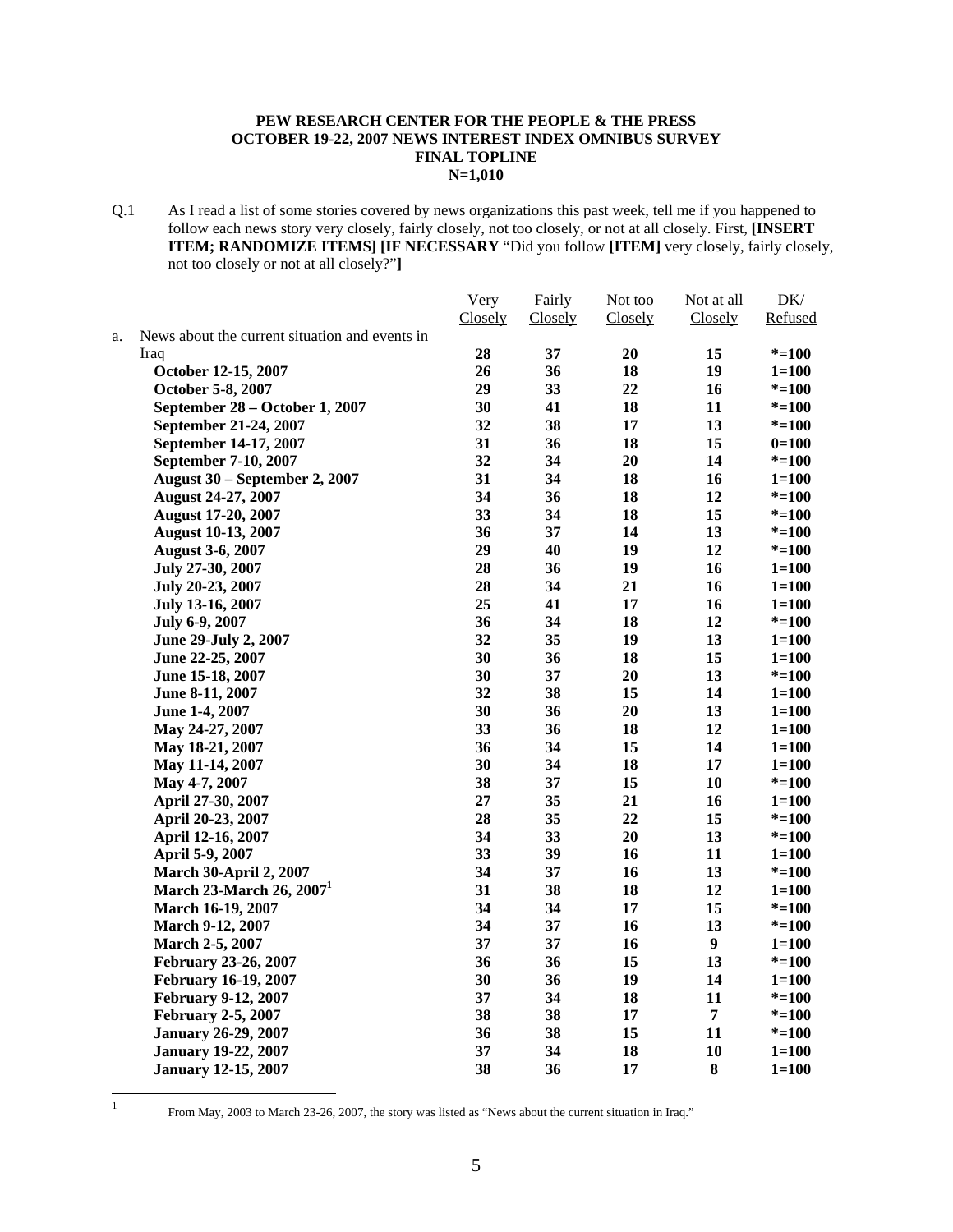|                                    | Very           | Fairly         | Not too        | Not at all               | DK/       |
|------------------------------------|----------------|----------------|----------------|--------------------------|-----------|
|                                    | <b>Closely</b> | <b>Closely</b> | <b>Closely</b> | <b>Closely</b>           | Refused   |
| January, 2007                      | 46             | 40             | 8              | 5                        | $1 = 100$ |
| <b>January 5-8, 2007</b>           | 40             | 32             | 16             | 12                       | $0=100$   |
| December, 2006                     | 42             | 39             | 12             | 7                        | $* = 100$ |
| November 30-December 3, 2006       | 40             | 36             | 13             | 11                       | $* = 100$ |
| Mid-November, 2006                 | 44             | 38             | 12             | $\sqrt{6}$               | $* = 100$ |
| September, 2006                    | 33             | 43             | 14             | $\,$ 8 $\,$              | $2=100$   |
| August, 2006                       | 41             | 39             | 12             | $\boldsymbol{7}$         | $1 = 100$ |
| June, 2006                         | 37             | 43             | 13             | 6                        | $1 = 100$ |
| May, 2006                          | 42             | 35             | 15             | $\boldsymbol{7}$         | $1 = 100$ |
| April, 2006                        | 43             | 36             | 13             | $\boldsymbol{7}$         | $1 = 100$ |
| March, 2006                        | 43             | 38             | 12             | 6                        | $1 = 100$ |
| February, 2006                     | 39             | 42             | 12             | 6                        | $1 = 100$ |
| January, 2006                      | 40             | 40             | 12             | $\boldsymbol{7}$         | $1 = 100$ |
| December, 2005                     | 45             | 38             | 11             | 5                        | $1 = 100$ |
| Early November, 2005               | 41             | 40             | 13             | 6                        | $* = 100$ |
| Early October, 2005                | 43             | 36             | 15             | 6                        | $* = 100$ |
| Early September, 2005              | 32             | 40             | 20             | $\sqrt{ }$               | $1 = 100$ |
| July, 2005                         | 43             | 37             | 13             | $\sqrt{6}$               | $1 = 100$ |
| Mid-May, 2005                      | 42             | 42             | 11             | 5                        | $* = 100$ |
| Mid-March, 2005                    | 40             | 39             | 14             | 5                        | $2=100$   |
| February, 2005                     | 38             | 45             | 13             | $\overline{\mathcal{L}}$ | $* = 100$ |
| January, 2005                      | 48             | 37             | 11             | $\overline{4}$           | $* = 100$ |
| December, 2004                     | 34             | 44             | 15             | 6                        | $1 = 100$ |
| Mid-October, 2004                  | 42             | 38             | 11             | $\,8\,$                  | $1 = 100$ |
| Early September, 2004              | 47             | 37             | 9              | 6                        | $1 = 100$ |
| August, 2004                       | 39             | 42             | 12             | 6                        | $1 = 100$ |
| July, 2004                         | 43             | 40             | 11             | $\sqrt{6}$               | $* = 100$ |
| June, 2004                         | 39             | 42             | 12             | 6                        | $1 = 100$ |
| April, 2004                        | 54             | 33             | $\,8\,$        | 5                        | $* = 100$ |
| Mid-March, 2004                    | 47             | 36             | 12             | $\overline{4}$           | $1 = 100$ |
| Early February, 2004               | 47             | 38             | 10             | $\overline{4}$           | $1 = 100$ |
| Mid-January, 2004                  | 48             | 39             | 9              | $\overline{4}$           | $* = 100$ |
| December, 2003                     | 44             | 38             | 11             | 6                        | $1 = 100$ |
| November, 2003                     | 52             | 33             | 9              | 5                        | $1=100$   |
| September, 2003                    | 50             | 33             | 10             | 6                        | $1 = 100$ |
| Mid-August, 2003                   | 45             | 39             | 10             | 5                        | $1 = 100$ |
| Early July, 2003                   | 37             | 41             | 13             | 8                        | $1 = 100$ |
| June, 2003                         | 46             | 35             | 13             | 6                        | $* = 100$ |
| May, 2003                          | 63             | 29             | $\sqrt{6}$     | $\overline{c}$           | $* = 100$ |
| April 11-16, 2003 <sup>2</sup>     | 47             | 40             | 10             | $\overline{c}$           | $1 = 100$ |
| April 2-7, 2003                    | 54             | 34             | 9              | $\overline{2}$           | $1 = 100$ |
| March 20-24, 2003                  | 57             | 33             | $\sqrt{ }$     | $\overline{c}$           | $1 = 100$ |
| March 13-16, 2003 <sup>3</sup>     | 62             | $27\,$         | $\sqrt{6}$     | $\overline{4}$           | $1 = 100$ |
| February, 2003                     | 62             | 25             | $\,8\,$        | $\overline{4}$           | $1 = 100$ |
| January, 2003                      | 55             | 29             | 10             | $\overline{4}$           | $2=100$   |
| December, 2002                     | 51             | 32             | 10             | 6                        | $1 = 100$ |
| Late October, 2002                 | 53             | 33             | 8              | $\sqrt{5}$               | $1 = 100$ |
|                                    | 60             | 28             |                | 5                        | $1 = 100$ |
| Early October, 2002                |                |                | 6              |                          |           |
| Early September, 2002 <sup>4</sup> | 48             | 29             | 15             | 6                        | $2=100$   |

 $\frac{1}{2}$ From March 20-24, 2003 to April 11-16, 2003, the story was listed as "News about the war in Iraq."  $\frac{3}{2}$  From Early October 2002, to March 13, 16, 2003, the story was listed as "Debate over the possibility

From Early October, 2002, to March 13-16, 2003, the story was listed as "Debate over the possibility that the U.S. will take military action in Iraq."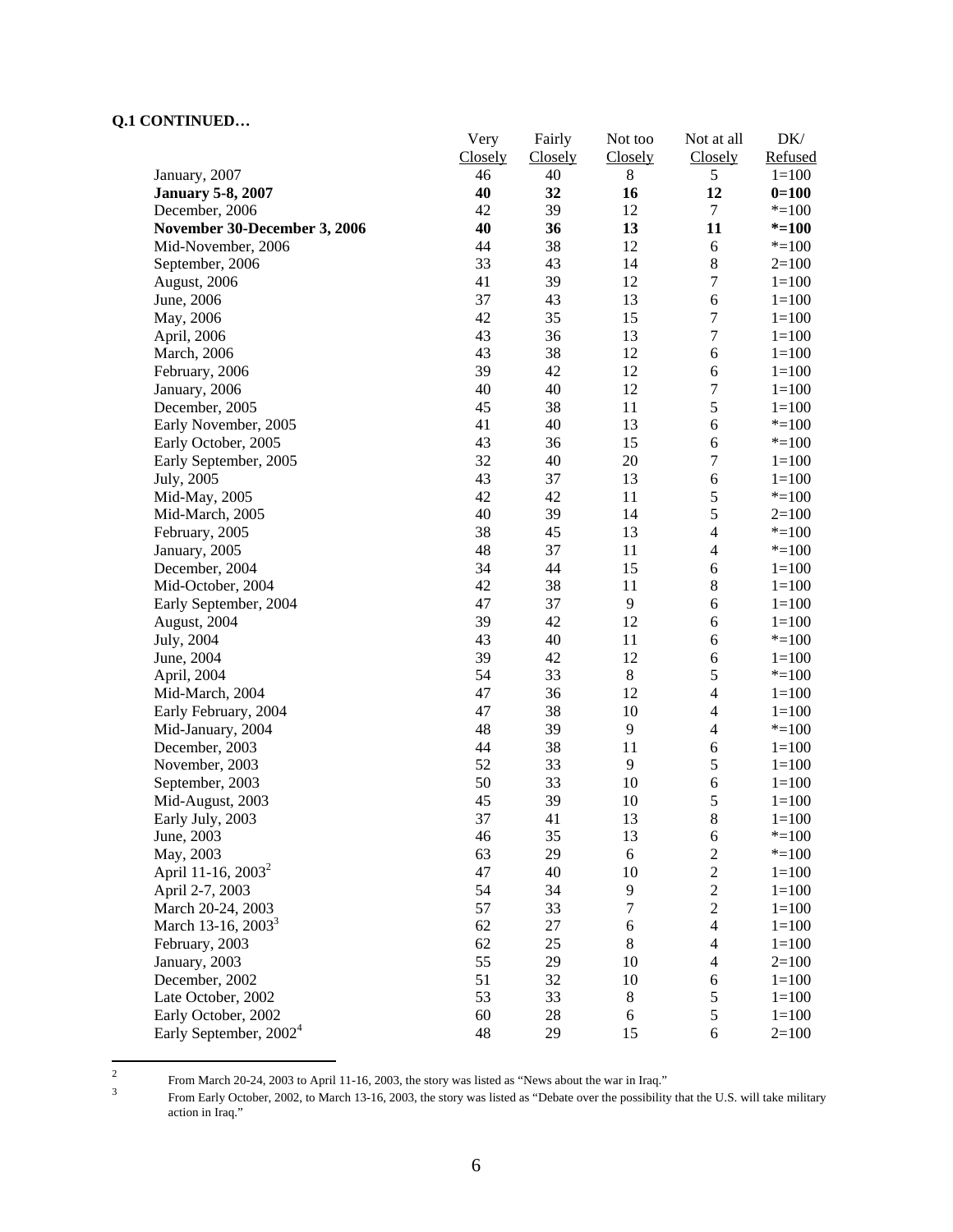|    |                                              | Very    | Fairly  | Not too  | Not at all | DK/       |
|----|----------------------------------------------|---------|---------|----------|------------|-----------|
|    |                                              | Closely | Closely | Closely  | Closely    | Refused   |
| b. | The debate in Washington over U.S. policy in |         |         |          |            |           |
|    | Iraq                                         | 21      | 28      | 20       | 31         | $* = 100$ |
|    | October 12-15, 2007                          | 19      | 23      | 22       | 36         | $* = 100$ |
|    | October 5-8, 2007                            | 20      | 28      | 23       | 29         | $* = 100$ |
|    | September 28 – October 1, 2007               | 22      | 32      | 22       | 24         | $* = 100$ |
|    | September 21-24, 2007                        | 25      | 28      | 20       | 27         | $* = 100$ |
|    | September 14-17, 2007 <sup>5</sup>           | 25      | 27      | 20       | 27         | $1 = 100$ |
|    | September 7-10, 2007                         | 25      | 27      | 22       | 26         | $* = 100$ |
|    | August 30-September 2, 2007                  | 22      | 27      | 20       | 31         | $* = 100$ |
|    | <b>August 24-27, 2007</b>                    | 25      | 30      | 19       | 25         | $1 = 100$ |
|    | <b>August 3-6, 2007</b>                      | 21      | 33      | 20       | 26         | $* = 100$ |
|    | July 27-30, 2007                             | 24      | 28      | 20       | 27         | $1 = 100$ |
|    | July 20-23, 2007                             | 23      | 24      | 24       | 28         | $1 = 100$ |
|    | July 13-16, 2007                             | 20      | 30      | 20       | 30         | $* = 100$ |
|    | July 6-9, 2007                               | 27      | 26      | 23       | 24         | $* = 100$ |
|    | June 1-4, 2007                               | 20      | 27      | 24       | 27         | $2 = 100$ |
|    | May 24-27, 2007                              | 30      | 32      | 20       | 18         | $* = 100$ |
|    | May 18-21, 2007                              | 24      | 32      | 19       | 24         | $1 = 100$ |
|    | May 11-14, 2007                              | 25      | 26      | 19       | 29         | $1 = 100$ |
|    | May 4-7, 2007                                | 30      | 31      | 19       | 20         | $* = 100$ |
|    | April 27-30, 2007                            | 18      | 31      | 21       | 29         | $1 = 100$ |
|    | April 20-23, 2007                            | 22      | 29      | 24       | 25         | $* = 100$ |
|    | April 12-16, 2007                            | 25      | 29      | 22       | 23         | $1 = 100$ |
|    | April 5-9, 2007                              | 31      | 28      | 20       | 21         | $* = 100$ |
|    | <b>March 30-April 2, 2007</b>                | 26      | 29      | 21       | 23         | $1 = 100$ |
|    | <b>TREND FOR COMPARISON:</b>                 |         |         |          |            |           |
|    | <b>January 12-15, 2007: President</b>        |         |         |          |            |           |
|    | Bush's proposal to increase the              |         |         |          |            |           |
|    | number of U.S. troops in Iraq                | 40      | 33      | 13       | 13         | $1 = 100$ |
|    |                                              |         |         |          |            |           |
| c. | The growing danger of a drug-resistant staph |         |         |          |            |           |
|    | infection in the U.S.                        | 26      | 31      | 19       | 24         | $0=100$   |
|    | <b>TREND FOR COMPARISON:</b>                 |         |         |          |            |           |
|    | June 2003: The lung disease called "SARS"    |         |         |          |            |           |
|    | that has spread from Asia                    | $28\,$  | 44      | 19       | $\,8\,$    | $1 = 100$ |
|    | May 2003: SARS                               | 39      | 39      | 15       | 6          | $1 = 100$ |
| d. | Reports about the condition of the U.S.      |         |         |          |            |           |
|    | economy                                      | 25      | 34      | 20       | 21         | $* = 100$ |
|    | <b>August 10-13, 2007</b>                    | 28      | 36      | 18       | 18         | $* = 100$ |
|    | Mid-November, 2006                           | 31      | 40      | 17       | 11         | $1 = 100$ |
|    | December, 2005                               | 35      | 35      | 18       | 11         | $1 = 100$ |
|    | Early November, 2005                         | 35      | 39      | 17       | 9          | $* = 100$ |
|    | Mid-May, 2005                                | 30      | 39      | 19       | 11         | $1 = 100$ |
|    | January, 2005                                | 35      | 41      | 17       | $\tau$     | $* = 100$ |
|    | Mid-October, 2004                            | 30      | 43      | 16       | 10         | $1 = 100$ |
|    |                                              | 39      | 34      | 15       | 11         | $1 = 100$ |
|    | Early September, 2004                        | 37      | 41      |          | $\tau$     |           |
|    | Mid-January, 2004                            | 35      | 38      | 15<br>14 | 11         | $* = 100$ |
|    | December, 2003                               |         |         |          |            | $2=100$   |
|    | November, 2003                               | 40      | 34      | 15       | 10         | $1 = 100$ |
|    |                                              |         |         |          |            |           |

In Early September, 2002, the story was listed as "Debate over the possibility that the U.S. will invade Iraq."<br>September 14.17, 2007 select the U.S. will Betracus's generate Concernse about hour things are going

September 14-17, 2007 asked about "General David Petraeus's report to Congress about how things are going in Iraq."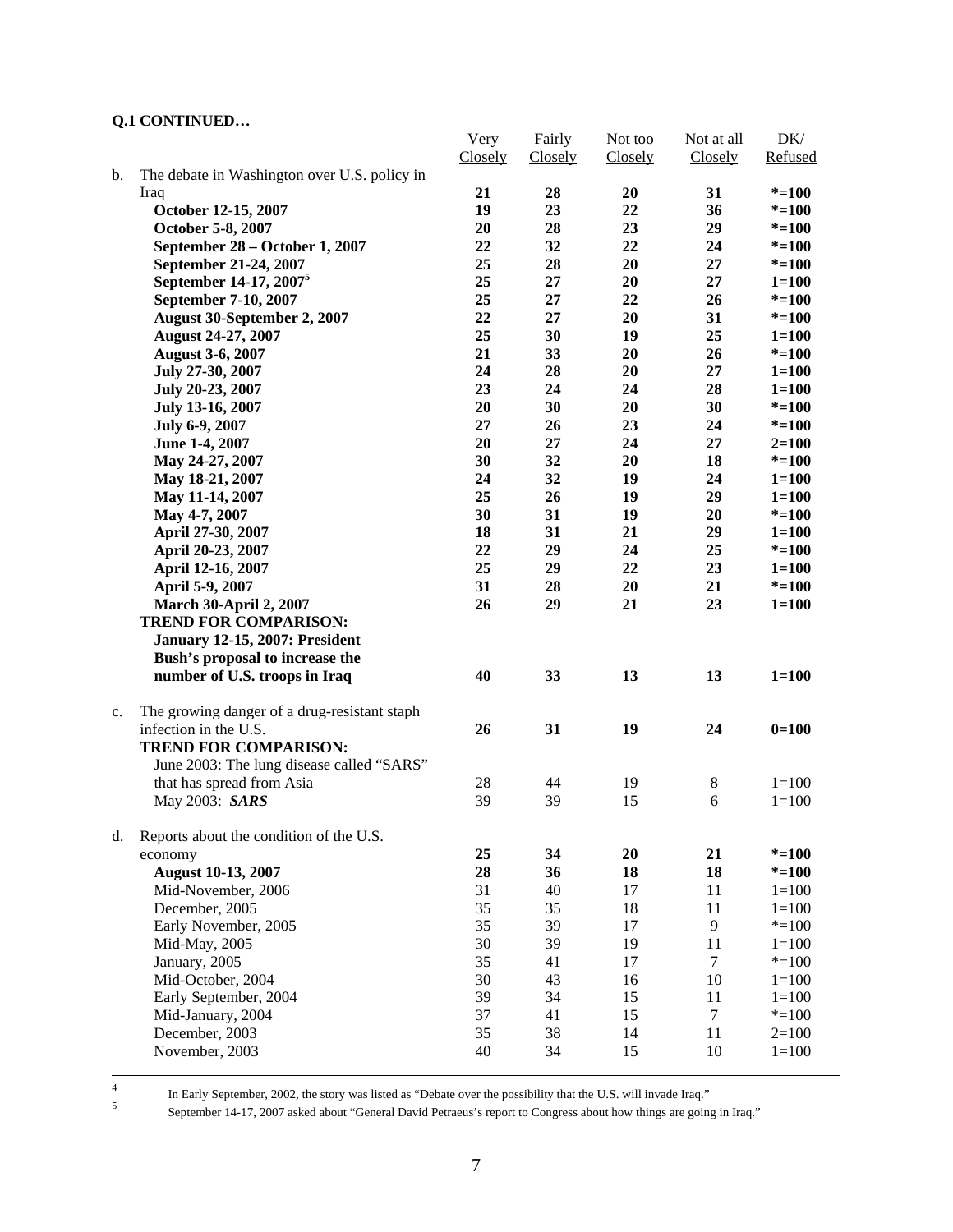|    | CORTER CED                                   | Very    | Fairly  | Not too | Not at all              | DK/       |
|----|----------------------------------------------|---------|---------|---------|-------------------------|-----------|
|    |                                              | Closely | Closely | Closely | Closely                 | Refused   |
|    | October, 2003                                | 32      | 39      | 16      | 12                      | $1 = 100$ |
|    | September, 2003                              | 39      | 30      | 18      | 12                      | $1 = 100$ |
|    | March, 2003                                  | 40      | 35      | 16      | $\,8\,$                 | $1 = 100$ |
|    | February, 2003                               | 42      | 33      | 15      | 10                      | $* = 100$ |
|    | January, 2003                                | 40      | 35      | 13      | 11                      | $1 = 100$ |
|    | December, 2002                               | 38      | 34      | 17      | 10                      | $1 = 100$ |
|    | February, 2002                               | 35      | 40      | 15      | $\overline{9}$          | $1 = 100$ |
|    | January, 2002                                | 30      | 44      | 16      | 9                       | $1 = 100$ |
|    | December, 2001                               | 37      | 40      | 13      | $8\,$                   | $2=100$   |
|    | Mid-November, 2001                           | 41      | 36      | 15      | $\overline{7}$          | $1 = 100$ |
|    | June, 2001                                   | 24      | 41      | 18      | 16                      | $1 = 100$ |
|    | May, 2001                                    | 34      | 36      | 15      | 15                      | $0=100$   |
|    | April, 2001                                  | 36      | 34      | 16      | 13                      | $1 = 100$ |
|    | February, 2001                               | 30      | 39      | 18      | 12                      | $1 = 100$ |
|    | January, 2001                                | 32      | 38      | 17      | 11                      | $2=100$   |
|    | June, 1995                                   | 26      | 41      | 22      | 11                      | $* = 100$ |
|    | March, 1995                                  | $27\,$  | 45      | 19      | 9                       | $* = 100$ |
|    | February, 1995                               | 23      | 41      | 22      | 13                      | $1 = 100$ |
|    | December, 1994                               | 28      | 43      | $20\,$  | 9                       | $* = 100$ |
|    | October, 1994                                | $27\,$  | 40      | $20\,$  | 12                      | $1 = 100$ |
|    | June, 1994                                   | 25      | 42      | 23      | 10                      | $* = 100$ |
|    | May, 1994                                    | 33      | 40      | 16      | 10                      | $1 = 100$ |
|    | January, 1994                                | 34      | 39      | 16      | 10                      | $1 = 100$ |
|    | Early January, 1994                          | 36      | 44      | 13      | $\tau$                  | $* = 100$ |
|    | December, 1993                               | 35      | 41      | 15      | $8\,$                   | $1 = 100$ |
|    | October, 1993                                | 33      | 38      | $20\,$  | 9                       | $* = 100$ |
|    | September, 1993                              | 37      | 40      | 14      | $8\,$                   | $1 = 100$ |
|    | Early September, 1993                        | 39      | 39      | 14      | 9                       | $* = 100$ |
|    | August, 1993                                 | 41      | 36      | 14      | 9                       | $* = 100$ |
|    |                                              | 37      | 38      | 18      | 6                       | $1 = 100$ |
|    | May, 1993                                    | 49      |         |         | 5                       |           |
|    | February, 1993                               |         | 36      | 10      | $\tau$                  | $* = 100$ |
|    | January, 1993                                | 42      | 39      | 12      |                         | $* = 100$ |
|    | September, 1992                              | 43      | 37      | 13      | $\epsilon$              | $1 = 100$ |
|    | May, 1992                                    | 39      | 39      | 15      | 6                       | $1 = 100$ |
|    | March, 1992                                  | 47      | 38      | 11      | $\overline{\mathbf{4}}$ | $* = 100$ |
|    | February, 1992                               | 47      | 37      | $10\,$  | 6                       | $* = 100$ |
|    | January, 1992                                | 44      | 40      | 11      | 5                       | $* = 100$ |
|    | October, 1991                                | 36      | 38      | 16      | 9                       | $1 = 100$ |
| e. | A bombing in Pakistan aimed at former Prime  |         |         |         |                         |           |
|    | Minister Benazir Bhutto that killed over 120 |         |         |         |                         |           |
|    | people                                       | 21      | 28      | 21      | 30                      | $* = 100$ |
|    | <b>TREND FOR COMPARISON:</b>                 |         |         |         |                         |           |
|    | July 6-9, 2007: The investigation into who   |         |         |         |                         |           |
|    | was responsible for car bombs that were      |         |         |         |                         |           |
|    | discovered in London and a car bomb that     |         |         |         |                         |           |
|    | went off at an airport in Scotland           | 34      | 30      | 19      | 16                      | $1 = 100$ |
|    | October 2005: The recent terrorist bombings  |         |         |         |                         |           |
|    | in Bali, Indonesia                           | 13      | 31      | 26      | 29                      | $1 = 100$ |
|    | July 2005: The terrorist bombings in         |         |         |         |                         |           |
|    |                                              | 48      |         |         |                         |           |
|    | London, England                              |         | 37      | 11      | 4                       | $* = 100$ |
|    | March, 2004: The terrorist bombings in       |         |         |         |                         |           |
|    | Madrid, Spain                                | 34      | 35      | 18      | 12                      | $1 = 100$ |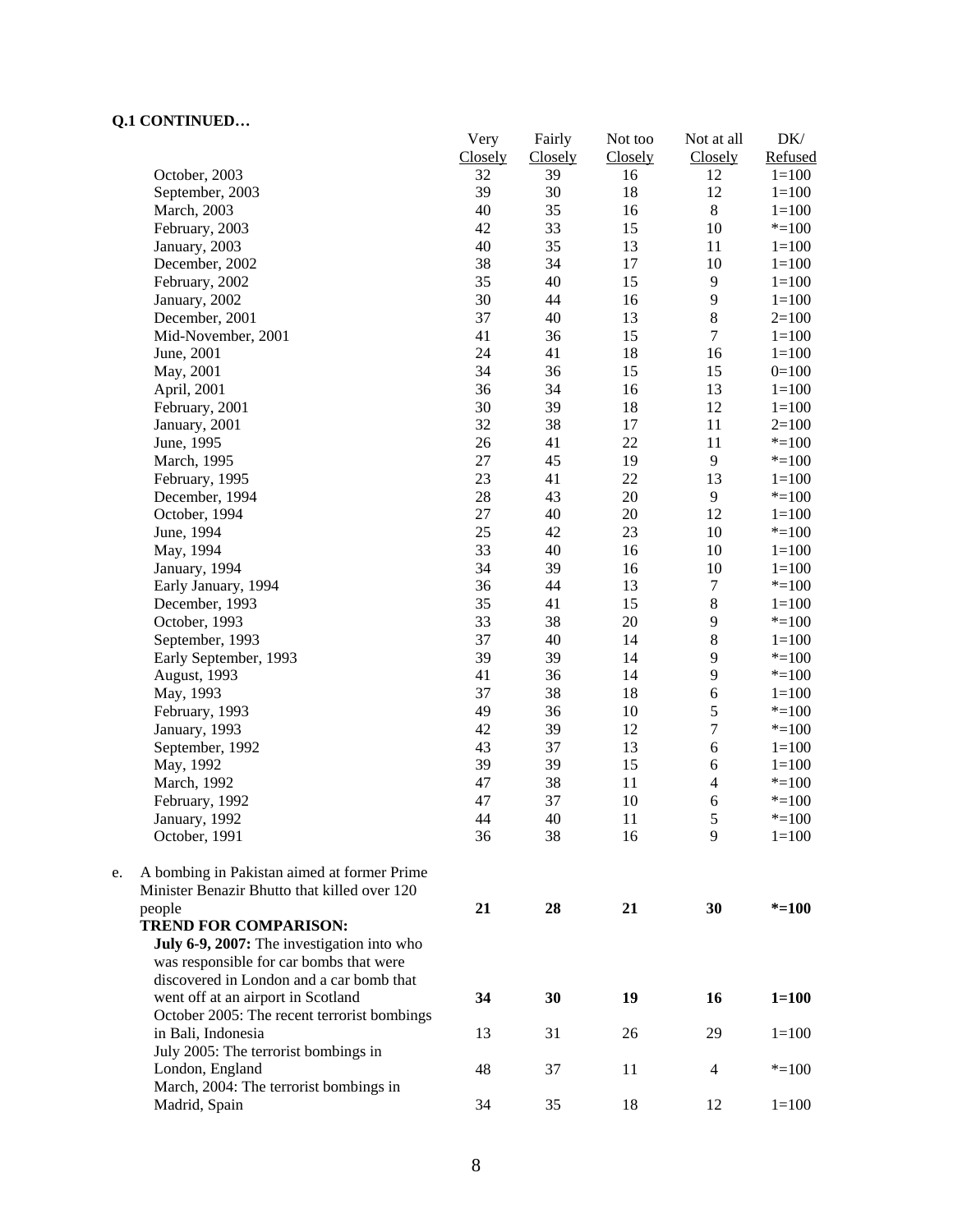|    |                                           | Very    | Fairly  | Not too | Not at all     | DK/       |
|----|-------------------------------------------|---------|---------|---------|----------------|-----------|
|    |                                           | Closely | Closely | Closely | Closely        | Refused   |
|    | October, 2002: The terrorist bombing of a |         |         |         |                |           |
|    | nightclub in Bali, Indonesia              | 20      | 34      | 25      | 20             | $1 = 100$ |
|    |                                           |         |         |         |                |           |
| f. | News about candidates for the 2008        |         |         |         |                |           |
|    | presidential election                     | 23      | 32      | 22      | 23             | $* = 100$ |
|    | October 12-15, 2007                       | 13      | 31      | 26      | 30             | $* = 100$ |
|    | October 5-8, 2007                         | 22      | 30      | 24      | 24             | $* = 100$ |
|    | September 28 – October 1, 2007            | 21      | 34      | 25      | 20             | $* = 100$ |
|    | September 21-24, 2007                     | 24      | 31      | 22      | 23             | $* = 100$ |
|    | September 14-17, 2007                     | 22      | 31      | 24      | 23             | $* = 100$ |
|    | September 7-10, 2007                      | 18      | 34      | 26      | 22             | $* = 100$ |
|    | August 30-September 2, 2007               | 19      | 35      | 21      | 25             | $* = 100$ |
|    | <b>August 24-27, 2007</b>                 | 22      | 28      | 24      | 26             | $* = 100$ |
|    | <b>August 17-20, 2007</b>                 | 19      | 27      | 24      | 30             | $* = 100$ |
|    | <b>August 10-13, 2007</b>                 | 23      | 32      | 21      | 24             | $* = 100$ |
|    | <b>August 3-6, 2007</b>                   | 19      | 31      | 25      | 25             | $* = 100$ |
|    | July 27-30, 2007                          | 19      | 32      | 22      | 26             | $1 = 100$ |
|    | July 20-23, 2007                          | 16      | 26      | 30      | 27             | $1 = 100$ |
|    | July 13-16, 2007                          | 17      | 29      | 27      | 27             | $* = 100$ |
|    | July 6-9, 2007                            | 24      | 29      | 24      | 22             | $1 = 100$ |
|    | June 29-July 2, 2007                      | 20      | 32      | 25      | 23             | $* = 100$ |
|    | June 22-25, 2007                          | 18      | 31      | 21      | 30             | $* = 100$ |
|    | June 15-18, 2007                          | 17      | 32      | 26      | 25             | $* = 100$ |
|    | June 8-11, 2007                           | 19      | 30      | 24      | 26             | $1 = 100$ |
|    |                                           | 16      | 27      | 32      | 24             | $1 = 100$ |
|    | June 1-4, 2007                            | 22      | 33      | 23      | 22             | $* = 100$ |
|    | May 24-27, 2007                           |         |         |         |                |           |
|    | May 18-21, 2007                           | 18      | 31      | 24      | 27             | $* = 100$ |
|    | May 11-14, 2007                           | 18      | 30      | 23      | 28             | $1 = 100$ |
|    | May 4-7, 2007                             | 23      | 34      | 21      | 21             | $1 = 100$ |
|    | April 27-30, 2007                         | 14      | 30      | 29      | 26             | $1 = 100$ |
|    | April 20-23, 2007                         | 18      | 28      | 27      | 27             | $* = 100$ |
|    | April 12-16, 2007                         | 18      | 28      | 27      | 27             | $* = 100$ |
|    | April 5-9, 2007                           | 25      | 30      | 26      | 19             | $* = 100$ |
|    | <b>March 30-April 2, 2007</b>             | 20      | 29      | 27      | 23             | $1 = 100$ |
|    | March 23-26, 2007                         | 20      | 32      | 22      | 26             | $* = 100$ |
|    | March 16-19, 2007                         | 15      | 28      | 29      | 27             | $1 = 100$ |
|    | <b>March 9-12, 2007</b>                   | 24      | 30      | 23      | 23             | $* = 100$ |
|    | <b>March 2-5, 2007</b>                    | 19      | 31      | 26      | 23             | $1 = 100$ |
|    | February 23-26, 2007                      | 22      | 33      | 24      | 21             | $* = 100$ |
|    | <b>February 16-19, 2007</b>               | 18      | 32      | 22      | 27             | $1 = 100$ |
|    | <b>February 9-12, 2007</b>                | 24      | 30      | 24      | 21             | $1 = 100$ |
|    | <b>February 2-5, 2007</b>                 | 24      | 36      | 22      | 18             | $* = 100$ |
|    | <b>January 26-29, 2007</b>                | 24      | 33      | 23      | 20             | $* = 100$ |
|    | <b>January 19-22, 2007<sup>6</sup></b>    | 24      | 27      | 22      | 26             | $1 = 100$ |
|    | <b>2004 Presidential Election</b>         |         |         |         |                |           |
|    | November, 2004 $(RVs)$                    | 52      | 36      | 8       | $\overline{4}$ | $* = 100$ |
|    | Mid-October, 2004                         | 46      | 30      | 12      | 11             | $1 = 100$ |
|    | August, 2004                              | 32      | 38      | 16      | 14             | $* = 100$ |
|    | July, 2004                                | 29      | 37      | 18      | 15             | $1 = 100$ |
|    | April, 2004                               | 31      | 33      | 19      | 16             | $1 = 100$ |
|    | Mid-March, 2004                           | 35      | 34      | 18      | 13             | $* = 100$ |

6

January 19-22, 2007 asked about "Recent announcements by prominent Democrats about plans to run for president in 2008."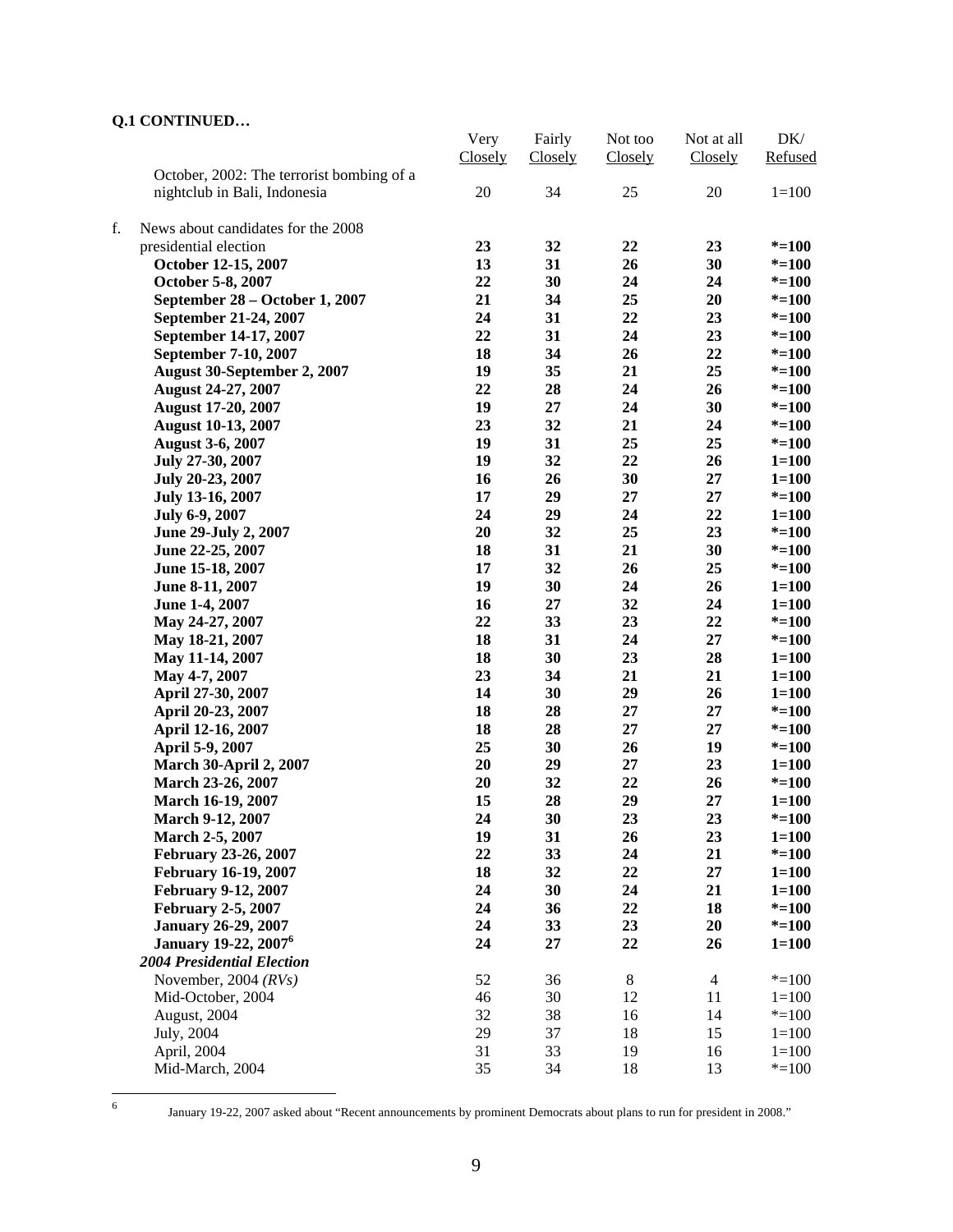|                                   | Very        | Fairly  | Not too | Not at all     | DK/       |
|-----------------------------------|-------------|---------|---------|----------------|-----------|
|                                   | Closely     | Closely | Closely | Closely        | Refused   |
| Late February, 2004               | 24          | 40      | 23      | 12             | $1 = 100$ |
| Early February, 2004              | 29          | 37      | 20      | 13             | $1 = 100$ |
| Mid-January, 2004                 | 16          | 30      | 27      | 26             | $1 = 100$ |
| Early January, 2004               | 14          | 32      | 30      | 23             | $1 = 100$ |
| December, 2003                    | 16          | 26      | $27\,$  | 30             | $1 = 100$ |
| November, 2003                    | 11          | 26      | 34      | 28             | $1 = 100$ |
| October, 2003                     | 12          | $27\,$  | 28      | 32             | $1 = 100$ |
| September, 2003                   | 17          | 25      | 30      | 27             | $1 = 100$ |
| Mid-August, 2003                  | 12          | $27\,$  | 27      | 33             | $1 = 100$ |
| May, 2003                         | $\,$ 8 $\,$ | 19      | 31      | 41             | $1 = 100$ |
| January, 2003                     | 14          | 28      | 29      | 28             | $1 = 100$ |
| <b>2000 Presidential Election</b> |             |         |         |                |           |
| Early November, 2000 (RVs)        | 39          | 44      | 12      | $\mathfrak s$  | $* = 100$ |
| Mid-October, 2000 $(RVs)$         | 40          | 37      | 15      | $8\,$          | $* = 100$ |
| Early October, 2000 (RVs)         | 42          | 36      | 15      | 6              | $1 = 100$ |
| September, 2000                   | 22          | 42      | 21      | 15             | $* = 100$ |
| July, 2000                        | 21          | 38      | 20      | 20             | $1 = 100$ |
| June, 2000                        | 23          | 32      | 23      | 21             | $1 = 100$ |
| May, 2000                         | 18          | 33      | 26      | 23             | $* = 100$ |
| April, 2000                       | 18          | 39      | 22      | 20             | $1 = 100$ |
| March, 2000                       | 26          | 41      | 19      | 13             | $1 = 100$ |
| February, 2000                    | 26          | 36      | 21      | 17             | $* = 100$ |
| January, 2000                     | 19          | 34      | 28      | 18             | $1 = 100$ |
| December, 1999                    | 16          | 36      | 24      | 23             | $1 = 100$ |
| October, 1999                     | 17          | 32      | 28      | 22             | $1 = 100$ |
| September, 1999                   | 15          | 31      | 33      | 20             | $1 = 100$ |
| July, 1999                        | 15          | 38      | 24      | 22             | $1 = 100$ |
| June, 1999                        | 11          | 25      | 29      | 34             | $1 = 100$ |
| 1996 Presidential Election        |             |         |         |                |           |
| November, 1996 $(RVs)$            | 34          | 45      | 15      | 6              | $* = 100$ |
| October, 1996                     | 31          | 39      | 18      | 12             | $* = 100$ |
| Early September, 1996             | 24          | 36      | 23      | 17             | $* = 100$ |
| July, 1996                        | 22          | 40      | 23      | 14             | $1 = 100$ |
| March, 1996                       | 26          | 41      | 20      | 13             | $* = 100$ |
| January, 1996                     | 10          | 34      | 31      | 24             | $1 = 100$ |
| September, 1995                   | 12          | 36      | 30      | 22             | $* = 100$ |
| August, 1995                      | 13          | 34      | 28      | 25             | $* = 100$ |
| June, 1995                        | 11          | 31      | 31      | 26             | $1 = 100$ |
| 1992 Presidential Election        |             |         |         |                |           |
| October, 1992 (RVs)               | 55          | 36      | $\tau$  | $\mathbf{2}$   | $0=100$   |
| September, 1992 $(RVs)$           | 47          | 36      | 11      | 6              | $* = 100$ |
| August, 1992 (RVs)                | 36          | 51      | 11      | $\overline{c}$ | $0=100$   |
| July, 1992                        | 20          | 45      | 26      | 9              | $* = 100$ |
| May, 1992                         | 32          | 44      | 16      | $8\,$          | $* = 100$ |
| March, 1992                       | 35          | 40      | 16      | 9              | $* = 100$ |
|                                   |             |         |         |                |           |

-<br>7

 From May 2003 to Early February 2004 and in March 1992, the story was listed as "The race for the Democratic nomination." In January 2003, the story was listed as "Recent announcements by prominent Democrats about plans to run for president in 2004." In September 2000, Early September and July 1996, and May 1992, the question asked about "the presidential election campaign." In January, March and April 1996, the story was listed as "News about the Republican presidential candidates." In August 1992, the story was listed as "News about the presidential election." In July 1992, the story was listed as "News about the presidential campaign." In January 1992, the story was listed as "News about the Democratic candidates for the presidential nomination." In 1988, the story was introduced as being from "this past year" and was listed as "News about the presidential campaign in 1988."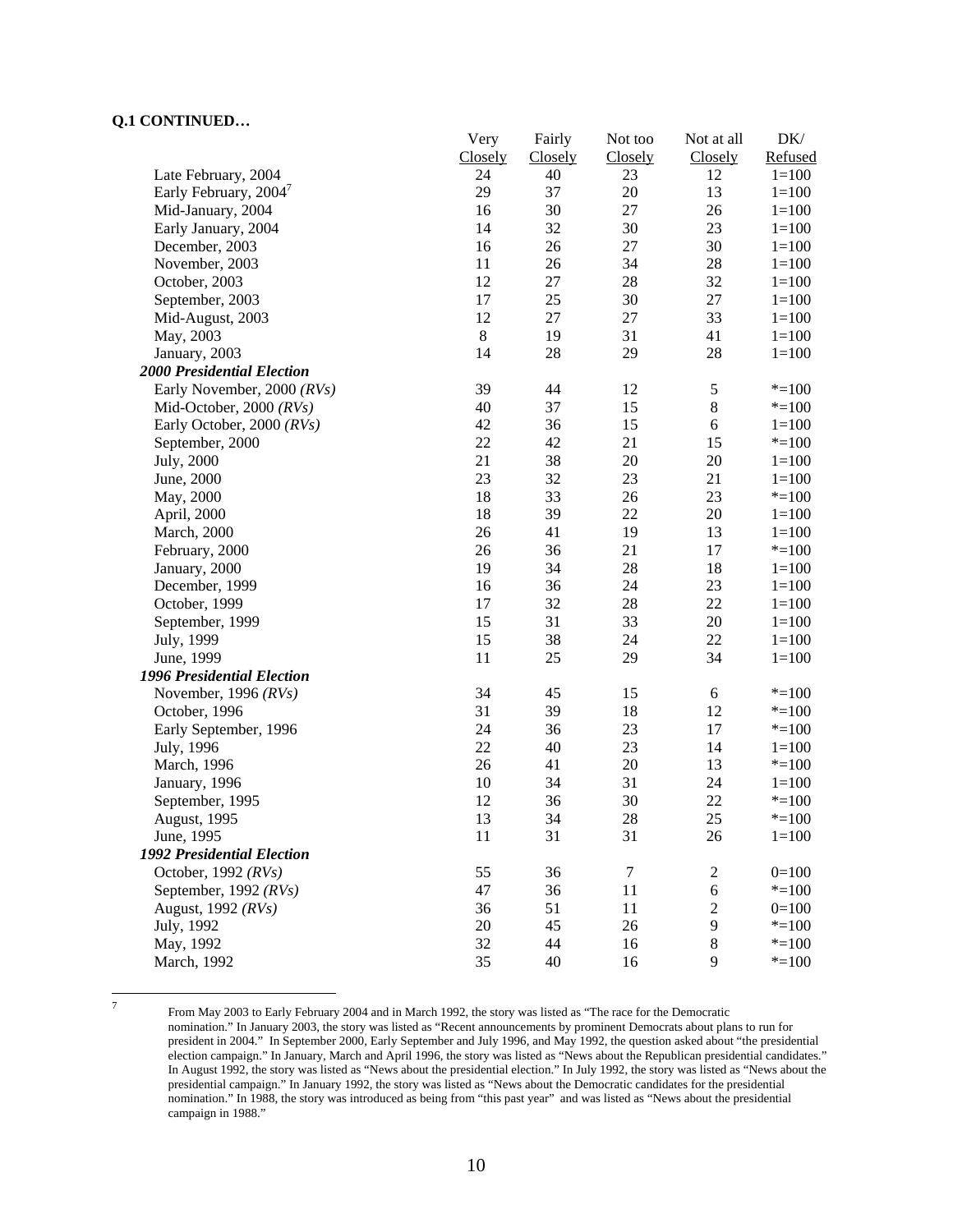|                                   | Very    | Fairly  | Not too | Not at all     | DK/       |
|-----------------------------------|---------|---------|---------|----------------|-----------|
|                                   | Closely | Closely | Closely | Closely        | Refused   |
| January, 1992                     | 11      | 25      | 36      | 27             | $1 = 100$ |
| December, 1991                    | 10      | 28      | 32      | 30             | $* = 100$ |
| October, 1991                     | 12      | 26      | 31      | 29             | $2=100$   |
| <b>1988 Presidential Election</b> |         |         |         |                |           |
| October, 1988 $(RVs)$             | 43      | 44      | 11      | $\mathfrak{D}$ | $* = 100$ |
| August, $1988$ ( $RVs$ )          | 39      | 45      | 13      | 3              | $* = 100$ |
| May, 1988                         | 22      | 46      | 23      | 6              | $3=100$   |
| November, 1987                    | 15      | 28      | 35      | 21             | $1=100$   |
| September, 1987                   | 14      | 34      | 37      | 14             | $1=100$   |

Q.2 Which ONE of the stories I just mentioned have you followed most closely, or is there another story you've been following MORE closely? [**DO NOT READ LIST. ACCEPT ONLY ONE RESPONSE]** ? **IF "IRAQ" UNSPECIFIED, PROBE:** "Do you mean events IN Iraq or the debate over Iraq POLICY?"**]**

- 18 The growing danger of a drug-resistant staph infection in the U.S.
- 17 News about the current situation and events in Iraq
- 14 News about candidates for the 2008 presidential election
- 9 Reports about the condition of the U.S. economy
- A bombing in Pakistan aimed at former Prime Minister Benazir Bhutto that killed over 120
- 7 people<br>7 The del
- 7 The debate in Washington over U.S. policy in Iraq<br>10 Some other story (SPECIFY)
- Some other story **(SPECIFY)**
- 18 Don't know/Refused
- 100
- Q.3 Now thinking about the drug-resistant staph infection that's been in the news lately. How worried are you that you or someone in your family will be exposed to this infection – very worried, somewhat worried, not too worried, or not worried at all?

|    |                    | May 2003 |
|----|--------------------|----------|
|    |                    | $SARS^8$ |
| 12 | Very worried       | 12       |
| 32 | Somewhat worried   | 23       |
| 32 | Not too worried    | 31       |
| 23 | Not worried at all | 32       |
|    | Don't know/Refused | 2        |
|    |                    |          |

Now thinking about some other kinds of things…

- Q.4 How closely have you been following news about talk show host Ellen DeGeneres's dispute with an animal adoption agency? **[READ]**
	- 5 Very closely
	- 13 Fairly closely
	- 23 Not too closely<br>59 Not at all closel
	- Not at all closely
	- \* Don't know/Refused
	- 100

8

In May 2003, the question read, "One last question about the new disease known as Severe Acute Respiratory Syndrome, or SARS. How worried are you that you or someone in your family will be exposed to SARS – very worried, somewhat worried, not too worried, or not at all worried?"